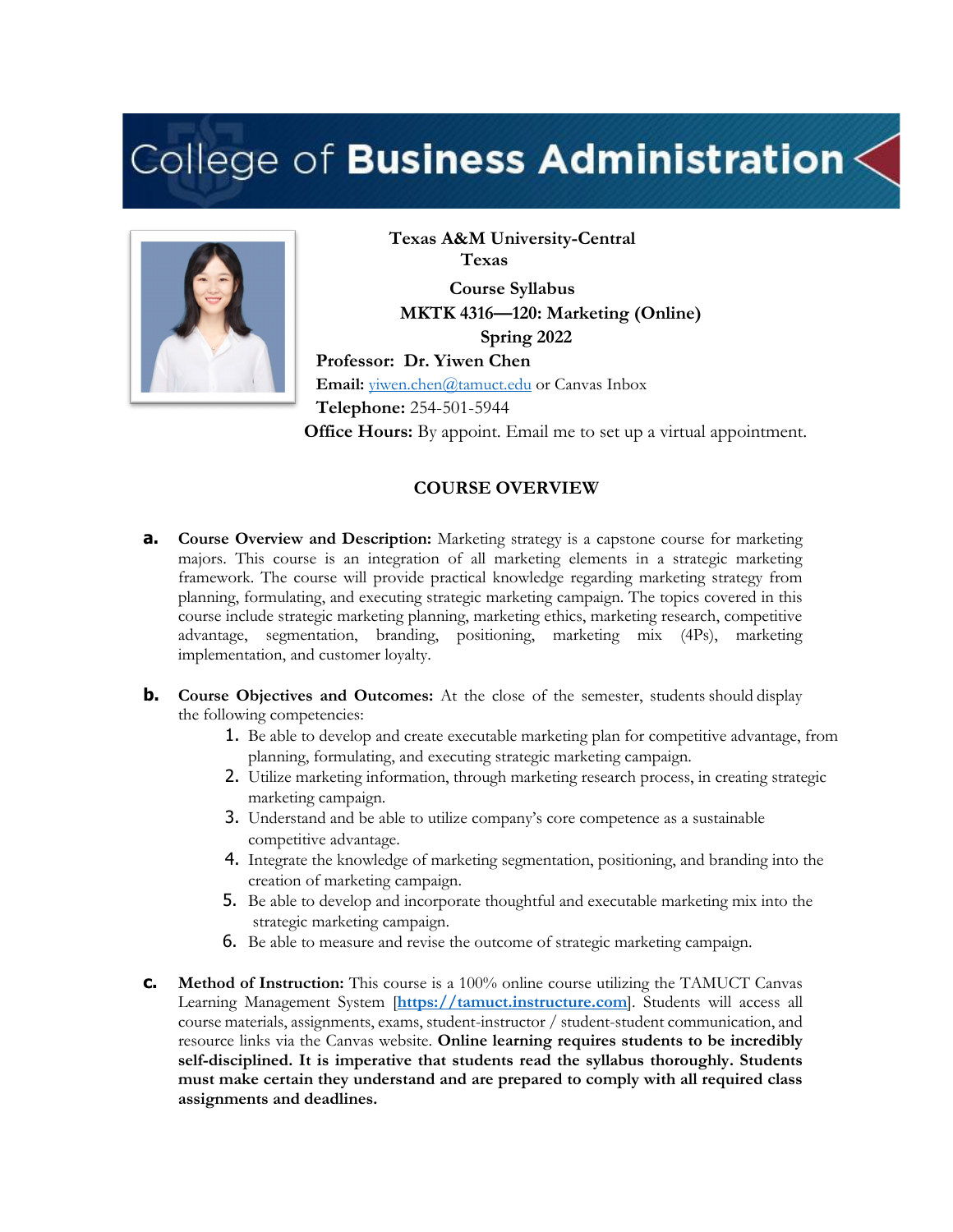#### **d. Required Textbook:**

Kerin, and Hartley, **Marketing: The Core (9th edition) with Connect/LearnSmart Access.** McGraw-Hill.

*The textbook must be purchased and received within the first week of class.*

# **I. INSTRUCTOR COMMUNICATION AND CONTACT INFORMATION**

- **a. Student/Professor Interaction:** Office hours are by appointment only and will be hosted online. I encourage students to interact with me during office hours to ask any questions about assignments, get clarity on concepts, and/or review grading status in the course. Be sure to allow plenty of lead time before the due date if you are asking about an assignment.
- **b. Email Etiquette:** When communicating via email, make certain to adhere to the following email etiquette standards: (1) have a subject line; (2) begin your message with a greeting and formally address the person you are emailing; (3) identify yourself and state the purpose of your email, and (4) add a signature, including your name and contactinformation. **Failure to adhere to this policy may hurt your grade.**

## **II. TECHNOLOGY REQUIREMENTS**

**a. Canvas Tools and Resources**: This course will use the A&M-Central Texas Instructure Canvas learning management system. We strongly recommend the latest versions of Chrome or Firefox browsers. Canvas no longer supports any version of Internet Explorer.

Logon to A&M-Central Texas Canvas [https://tamuct.instructure.com/] or access Canvas through the TAMUCT Online link in myCT [https://tamuct.onecampus.com/]. You will log in through our Microsoft portal.

Username: Your MyCT email address. Password: Your MyCT password

**b. Canvas Support:** Use the Canvas Help link, located at the bottom of the left-hand menu, for issues with Canvas. You can select "Chat with Canvas Support," submit a support request through "Report a Problem," or call the Canvas support line: 1-844-757-0953.

For issues related to course content and requirements, contact your instructor.

- **c. Online Proctored Testing:** A&M-Central Texas uses Proctorio for online identity verification and proctored testing. This service is provided at no direct cost to students. If the course requires identity verification or proctored testing, the technology requirements are: Any computer meeting the minimum computing requirements, plus web camera, speaker, and microphone (or headset). Proctorio also requires the Chrome web browser with their custom plug-in.
- **d. Other Technology Support:** For log-in problems, students should contact Help Desk Central **24 hours a day, 7 days a week**

Email: helpdesk@tamu.edu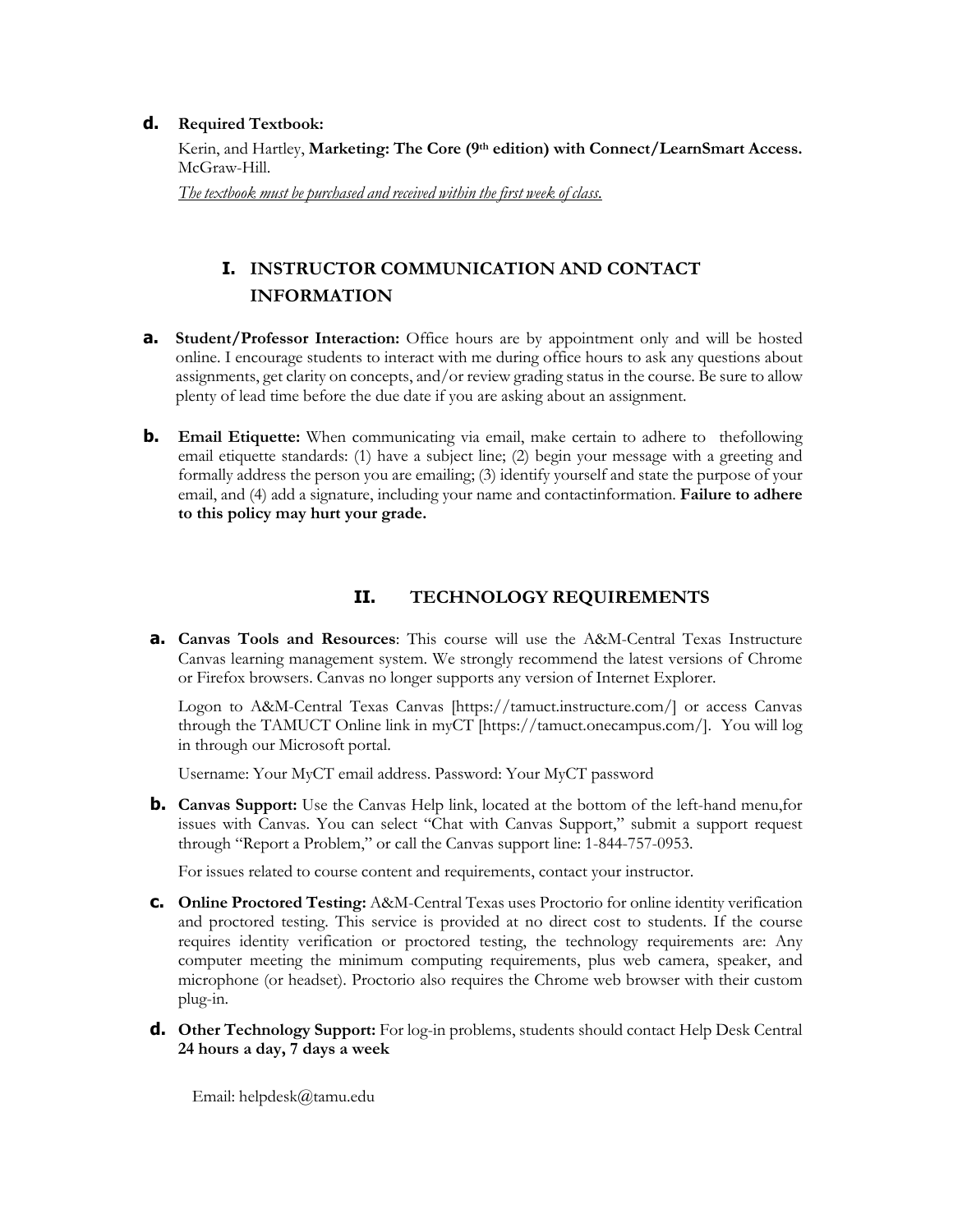Phone: (254) 519-5466 Web Chat: [http://hdc.tamu.edu] Please let the support technician know you are an A&M-Central Texas student.

*Dr. Chen should be consulted regarding course content issues. Technology issues should be directed to the Help Desk. When calling for support, please let your support technician know you are a TAMUCT student.*

#### **III. COURSE REQUIREMENTS**

- **a. Student Introduction Video:** Students will be asked to create an introduction video for the first week of class. Detailed instructions are posted on Canvas. **Students will be required to respond respectfully to TWO videos.** This video will allow the professor and your classmates to know each other. The student introduction video is worth **30 grading points**.
- **b. SmartBook Reading Assignments**: There will be a total of 12 Connect/SmartBook reading assignments. Each of these assignments will be completed through Canvas by the date stipulated on the tentative course outline. Each exercise is worth 10 grading points totaling **120 grading points.**
- **c. Lecture video quizzes:** Each lecture video includes 2-3 true/false or multiple-choice questions. These questions are based on concepts learned from the video and are designed to help you check your knowledge. The total point for this assignment **70 grading points.**
- **d. Video Case Discussions:** There will be a total of 21 discussion posts. For each discussion task, you'll watch videos on a marketing-related topic. Each post will be due on the dates stipulated in the tentative course outline. Instructions for the discussion posts will be given in each assigned discussion. **For each post, students will be required to respond constructively to TWO posts.** Each discussion post (including peer posts) is worth between 5-20 grading points (depending on the difficulty of the assignment), totaling **310 grading points.**
- **e. Application-based Simulation:** There will be a total of 9 role-playing tasks in this simulation. In each round, you'll be exposed to a marketing situation and help the company to make the right decisions. The goal of this assignment is to help students apply the concepts to solve real problems. Each role-playing assignment is worth 20 points, totaling **180 grading points.**
- **f.** Quizzes: There will be a total of 6 quizzes. The quizzes will test each student's knowledge of the key frameworks and concepts. The quiz will contain multiple-choice and true/false. The quizzes will be based on concepts learned from the text as well as concepts learned through the additional resources in the modules. Each quiz is worth 50 points for the first 5 quizzes; the last quiz is worth 20 points, totaling **270 grading points**.
- **g. Marketing Plan Group Project:** This is a semester long marketing plan project. The goal of this project is to create a marketing plan for a product or service. I will assign you to a group of three to four students (this depends on the size of the class). You will need to brainstorm and come up with a product (business) idea for this project. Once you do so, you will be required to complete marketing tasks such as analyzing marketing environment and SWOT analysis,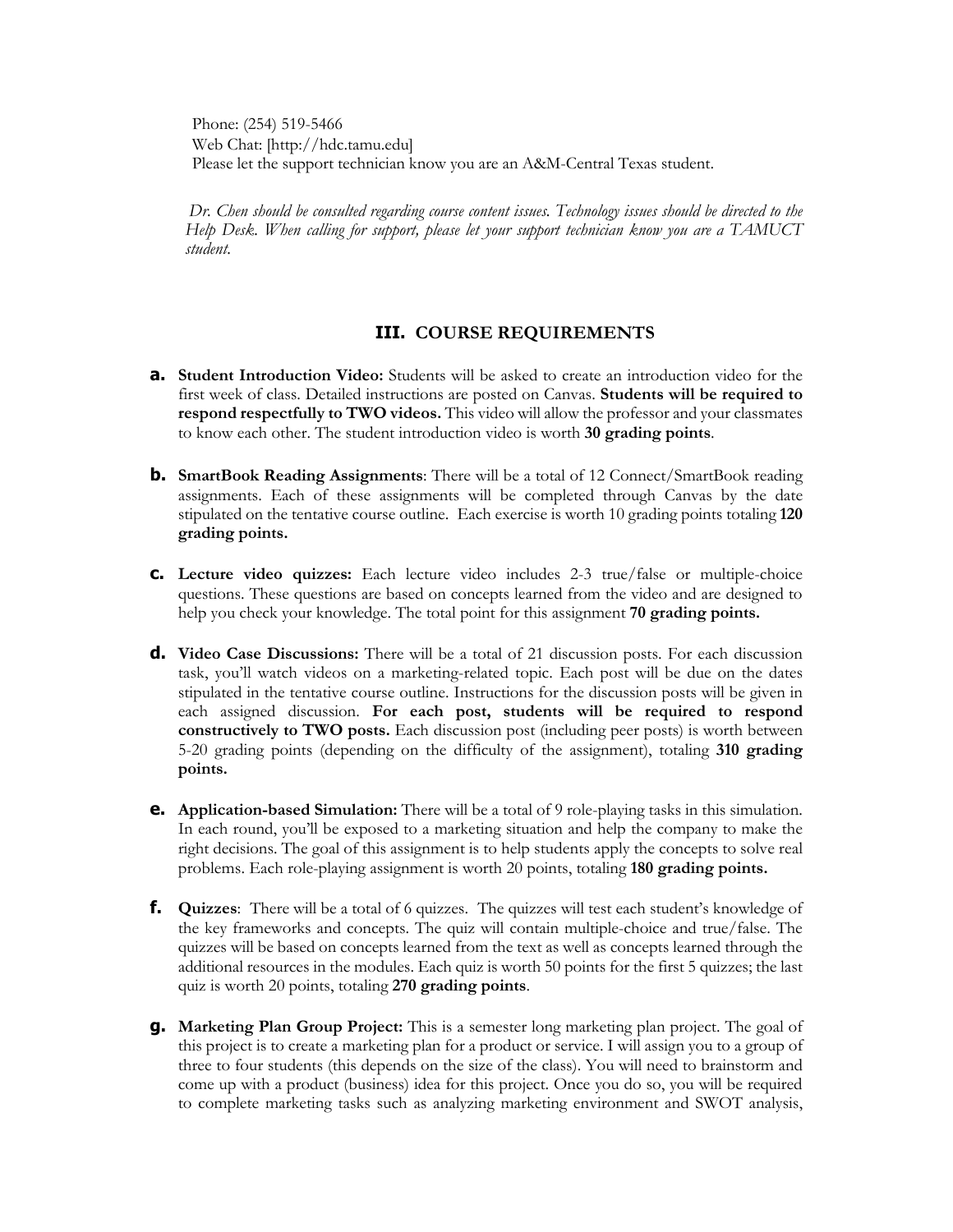developing marketing objectives, identifying target market, create marketing mix, and coming up with implementation idea. The details will be available through Canvas. You will be writing a report for this project over the duration of this couse in a step-by-step manner. I will grade this project at the end of the course, but I will be providing my feedback during this process. You are expected to fairly contribute to the project and not freeload on the efforts of your team members. **Peer evaluations** will be collected to evaluate the contribution of each team member. Poor evaluations will lead to lower scores on your project. The marketing plan project is worth 120 points.

#### **IV. GRADING POINTS AND POLICIES**

| Student Introduction Video                                 | 30   | points |
|------------------------------------------------------------|------|--------|
| SmartBook Reading Assignments (12 total at 10 points each) | 120  | points |
| Lecture video Quizzes                                      | 70   | points |
| Discussions                                                | 310  | points |
| Role-playing activities (9 at 20 points each)              | 180  | points |
| <b>Ouizzes</b>                                             | 270  | points |
| Marketing Plan Project                                     | 120  | points |
| Total                                                      | 1100 | points |

**a. Grading Policy:** Minimum points required for a specific course grade are noted in the table below. Minimum points required for a specific course grade will NOT be revised for any reason.

| Course Grade | Calculation |
|--------------|-------------|
|              | 90%         |
|              | 80%         |
|              | 70%         |
|              | 60%         |
|              | 59%         |

- **b. Posting of Grades:** All student grades will be posted on the Canvas Grade book and students should monitor their grading status through this tool.
- **c. Late Submissions**: Late submission will not be allowed in this course unless you or a family member in your immediate care experiences a medical emergency.

#### **V. University Resources, Procedures, and Guidelines**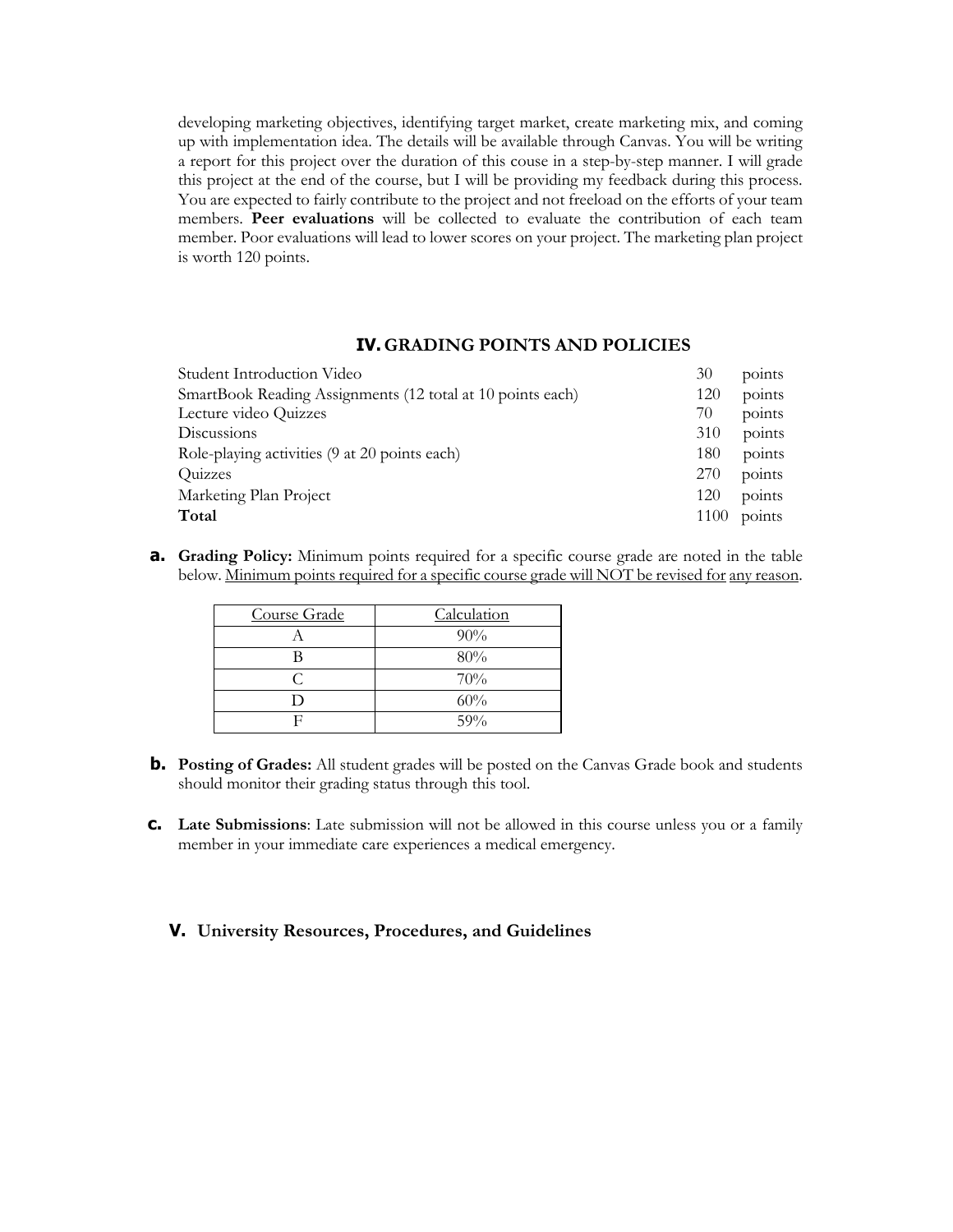**a. Drop Policy**: If you discover that you need to drop this class, you must complete the Drop Request Dynamic Form through Warrior Web.

[https://dynamicforms.ngwebsolutions.com/casAuthentication.ashx?InstID=eaed95b9-f2be-45f3 a37d-

46928168bc10&targetUrl=https%3A%2F%2Fdynamicforms.ngwebsolutions.com%2FSubmit%2F Form%2FStart%2F53b8369e-0502-4f36-be43-f02a4202f612].

Faculty cannot drop students; this is always the responsibility of the student. The Registrar's Office will provide a deadline on the Academic Calendar for which the form must be completed. Once you submit the completed form to the Registrar's Office, you must go into Warrior Web and confirm that you are no longer enrolled. If you still show as enrolled, FOLLOW-UP with the Registrar's Office immediately. You are to attend class until the procedure is complete to avoid a penalty for absence. Should you miss the drop deadline or fail to follow the procedure, you will receive an F in the course, which may affect your financial aid and/or VA educational benefits.

#### **b. Academic Integrity**

Texas A&M University-Central Texas values the integrity of the academic enterprise and strives for the highest standards of academic conduct. A&M-Central Texas expects its students, faculty, and staff to support the adherence to high standards of personal and scholarly conduct to preserve the honor and integrity of the creative community. Any deviation by students from this expectation may result in a failing grade for the assignment and potentially a failing grade for the course. All academic misconduct concerns will be referred to the Office of Student Conduct. When in doubt about collaboration, citation, or any issue, please contact your instructor before taking a course of action.

For more information regarding the Student Conduct process, [https://www.tamuct.edu/studentaffairs/student-conduct.html].

If you know of potential honor violations by other students, you may submit a report, [https://cm.maxient.com/reportingform.php?TAMUCentralTexas&layout\_id=0].

#### **c. Academic Accommodations**

At Texas A&M University-Central Texas, we value an inclusive learning environment where every student has an equal chance to succeed and has the right to a barrier-free education. The Office of Access and Inclusion is responsible for ensuring that students with a disability receive equal access to the university's programs, services, and activities. If you believe you have a disability requiring reasonable accommodations, please contact the Office of Access and Inclusion, WH-212; or call (254) 501-5836. Any information you provide is private and confidential and will be treated as such.

For more information, please visit our Access & Inclusion Canvas page (log-in required) [https://tamuct.instructure.com/courses/717]

#### **d. Important information for Pregnant and/or Parenting Students**

Texas A&M University-Central Texas supports students who are pregnant and/or parenting. In accordance with requirements of Title IX and related guidance from US Department of Education's Office of Civil Rights, the Dean of Student Affairs' Office can assist students who are pregnant and/or parenting in seeking accommodations related to pregnancy and/or parenting. Students should seek out assistance as early in the pregnancy as possible. For more information, please visit Student Affairs [https://www.tamuct.edu/studentaffairs/pregnant-and-parenting-students.html]. Students may also contact the institution's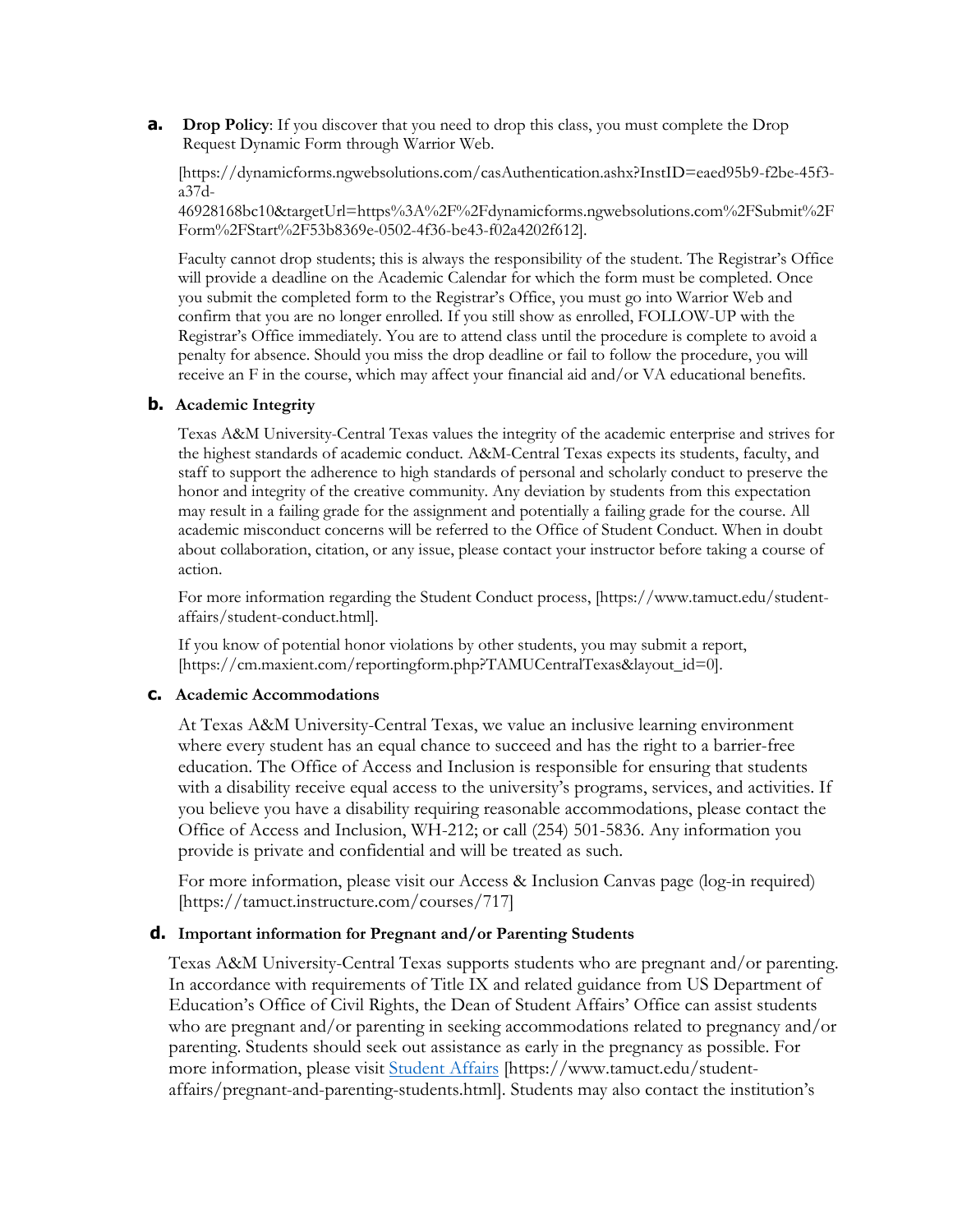Title IX Coordinator. If you would like to read more about these requirements and guidelines online, please visit the website [http://www2.ed.gov/about/offices/list/ocr/docs/pregnancy.pdf].

Title IX of the Education Amendments Act of 1972 prohibits discrimination on the basis of sex and gender–including pregnancy, parenting, and all related conditions. A&M-Central Texas is able to provide flexible and individualized reasonable accommodation to pregnant and parenting students. All pregnant and parenting students should contact the Associate Dean in the Division of Student Affairs at (254) 501-5909 to seek out assistance. Students may also contact the University's Title IX Coordinator.

## **e. Tutoring**

Tutoring is available to all A&M-Central Texas students, on a remote online basis. Visit the Academic Support Community in Canvas to view schedules and contact information. Subjects tutored on campus include Accounting, Advanced Math, Biology, Finance, Statistics, Mathematics, and Study Skills. Student success coaching is available online upon request.

If you have a question regarding tutor schedules, need to schedule a tutoring session, are interested in becoming a tutor, success coaching, or have any other questions, contact Academic Support Programs at (254) 501-5836, visit the Office of Student Success at 212F Warrior Hall, or by emailing studentsuccess@tamuct.edu.

Chat live with a tutor 24/7 for almost any subject from on your computer! Tutor.com is an online tutoring platform that enables A&M-Central Texas students to log in and receive online tutoring support at no additional cost. This tool provides tutoring in over 40 subject areas except for writing support. Access Tutor.com through Canvas.

## **f. University Writing Center**

University Writing Center: Located in Warrior Hall 416, the University Writing Center (UWC) at Texas A&M University–Central Texas (A&M–Central Texas) is a free service open to all A&M–Central Texas students. For the Fall 2021 semester, the hours of operation are from 10:00 a.m.-5:00 p.m. Monday thru Thursday in Warrior Hall 416 (with online tutoring available every hour as well) with satellite hours available online only Monday thru Thursday from 6:00-9:00 p.m. and Saturday 12:00-3:00 p.m.

Tutors are prepared to help writers of all levels and abilities at any stage of the writing process. While tutors will not write, edit, or grade papers, they will assist students in developing more effective composing practices. By providing a practice audience for students' ideas and writing, our tutors highlight the ways in which they read and interpret students' texts, offering guidance and support throughout the various stages of the writing process. In addition, students may work independently in the UWC by checking out a laptop that runs the Microsoft Office suite and connects to WIFI, or by consulting our resources on writing, including all of the relevant style guides. Whether you need help brainstorming ideas, organizing an essay, proofreading, understanding proper citation practices, or just want a quiet place to work, the UWC is here to help!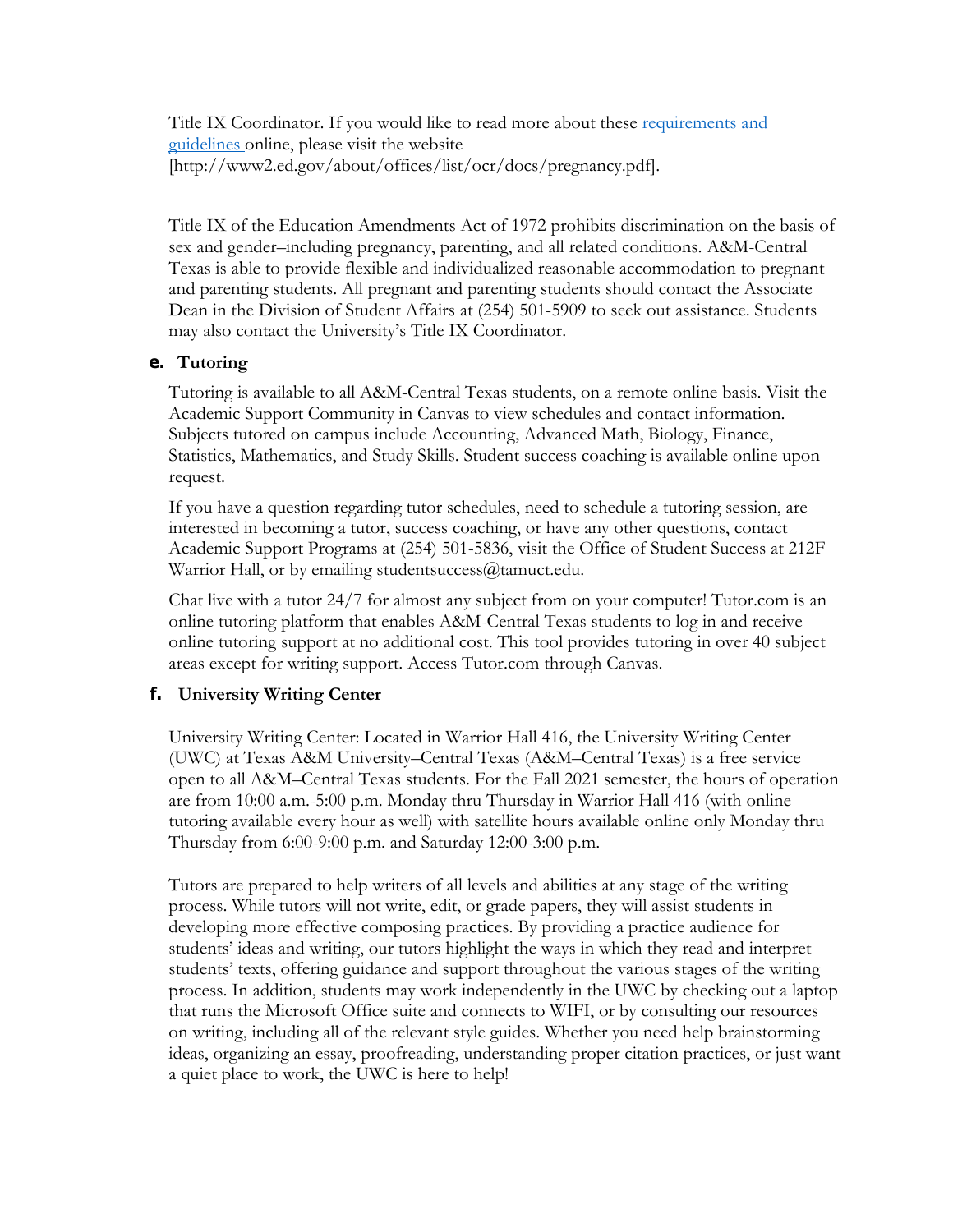Students may arrange a one-to-one session with a trained and experienced writing tutor by making an appointment via WCOnline at https://tamuct.mywconline.com/. In addition, you can email Dr. Bruce Bowles  $\mathfrak{f}$ r. at bruce.bowles $\mathcal{Q}_t$ tamuct.edu if you have any questions about the UWC, need any assistance with scheduling, or would like to schedule a recurring appointment with your favorite tutor by making an appointment via WCOnline at https://tamuct.mywconline.com/. In addition, you can email Dr. Bruce Bowles Jr. at bruce.bowles@tamuct.edu if you have any questions about the UWC, need any assistance with scheduling, or would like to schedule a recurring appointment with your favorite tutor.

## **g. University Library**

The University Library provides many services in support of research across campus and at a distance. We offer over 200 electronic databases containing approximately 400,000 eBooks and 82,000 journals, in addition to the 96,000 items in our print collection, which can be mailed to students who live more than 50 miles from campus. Research guides for each subject taught at A&M-Central Texas are available through our website to help students navigate these resources. On campus, the library offers technology including cameras, laptops, microphones, webcams, and digital sound recorders.

Research assistance from a librarian is also available 24 hours a day through our online chat service, and at the reference desk when the library is open. Research sessions can be scheduled for more comprehensive assistance, and may take place virtually through WebEx, Microsoft Teams or in-person at the library. Assistance may cover many topics, including how to find articles in peer-reviewed journals, how to cite resources, and how to piece together research for written assignments.

Our 27,000-square-foot facility on the A&M-Central Texas main campus includes student lounges, private study rooms, group work spaces, computer labs, family areas suitable for all ages, and many other features. Services such as interlibrary loan, TexShare, binding, and laminating are available. The library frequently offers workshops, tours, readings, and other events. For more information, please visit our *Library* website [http://tamuct.libguides.com/index].

## **h. OPTIONAL POLICY STATEMENTS**

#### A Note about Sexual Violence at A&M-Central Texas

Sexual violence is a serious safety, social justice, and public health issue. The university offers support for anyone struggling with these issues. University faculty are mandated reporters, so if someone discloses that they were sexually assaulted (or a victim of Domestic/Dating Violence or Stalking) while a student at TAMUCT, faculty members are required to inform the Title IX Office. If you want to discuss any of these issues confidentially, you can do so through Student Wellness and Counseling (254-501-5955) located on the second floor of Warrior Hall (207L).

Sexual violence can occur on our campus because predators often feel emboldened, and victims often feel silenced or shamed. It is incumbent on ALL of us to find ways to actively create environments that tell predators we don't agree with their behaviors and tell survivors we will support them. Your actions matter. Don't be a bystander; be an agent of change. For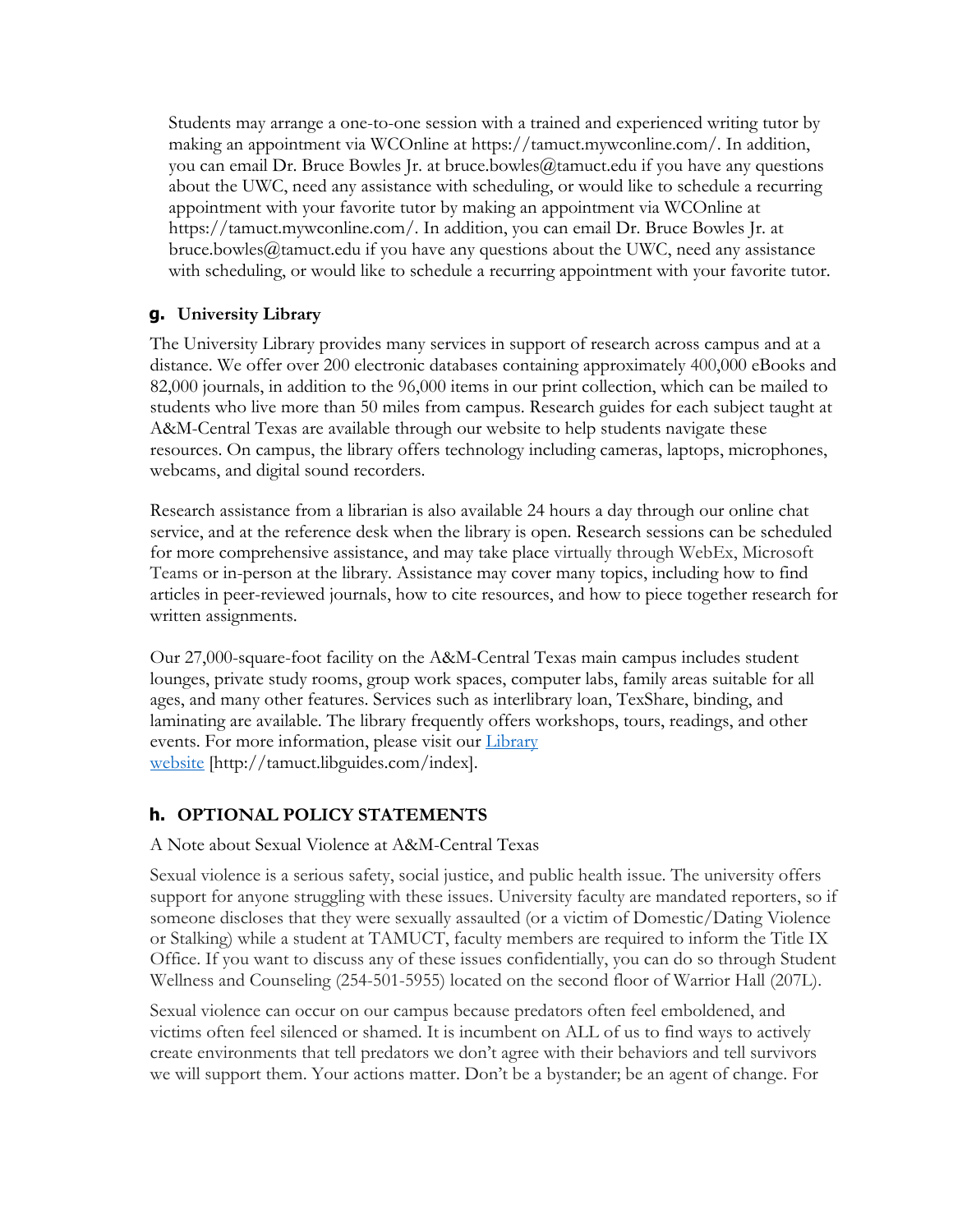additional information on campus policy and resources visit the Title IX webpage [https://www.tamuct.edu/compliance/titleix.html].

### **i. Behavioral Intervention**

Texas A&M University-Central Texas cares about the safety, health, and well-being of its students, faculty, staff, and community. If you are aware of individuals for whom you have a concern, please make a referral to the Behavioral Intervention Team. Referring your concern shows you care. You can complete the referral online

[https://cm.maxient.com/reportingform.php?TAMUCentralTexas&layout\_id=2].

Anonymous referrals are accepted. Please see the Behavioral Intervention Team website for more information [https://www.tamuct.edu/bit]. If a person's behavior poses an imminent threat to you or another, contact 911 or A&M-Central Texas University Police at 254-501-5800.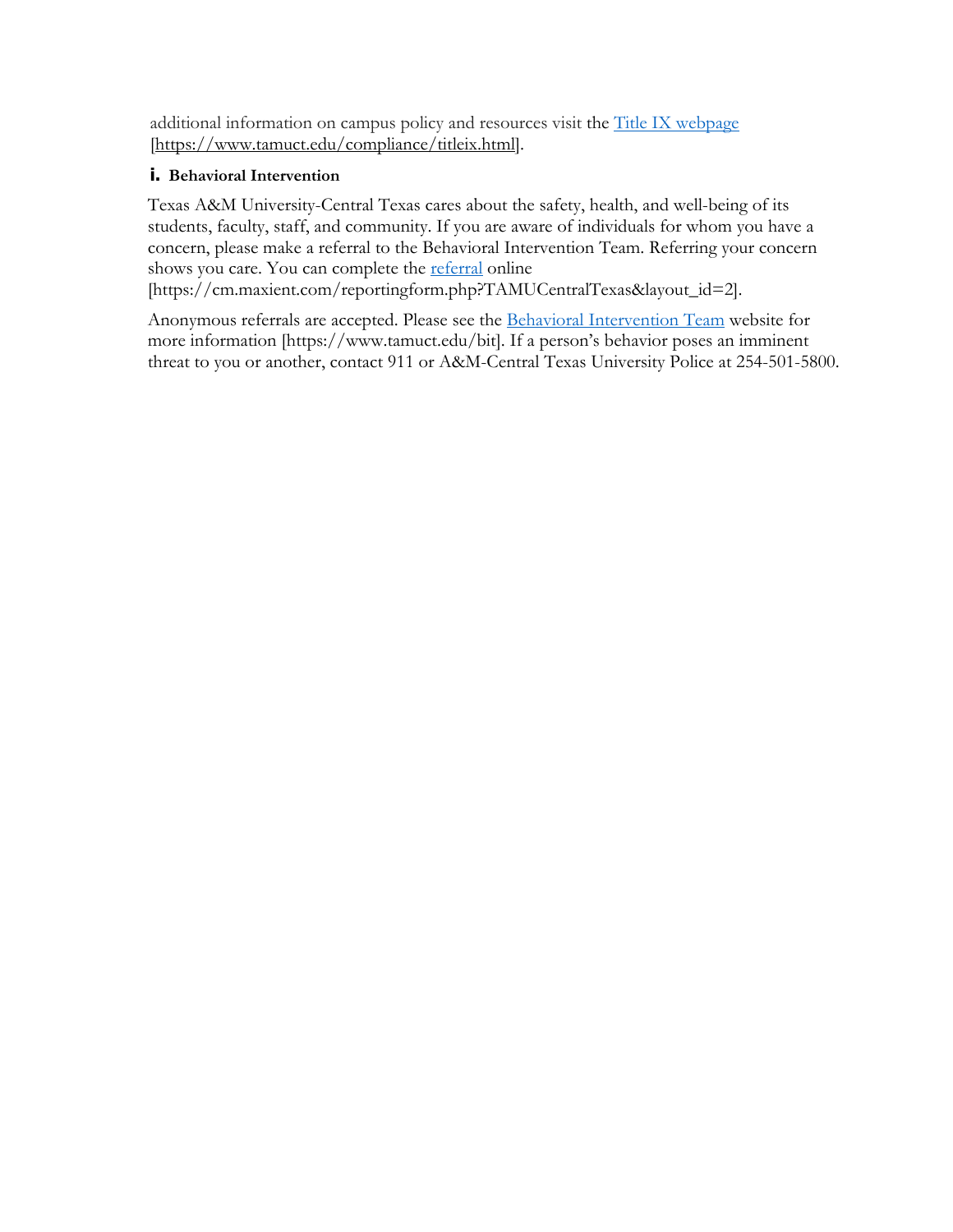## **TENTATIVE COURSE OUTLINE AND**

## **CALENDAR**

| Week/Unit/Dates             | Topics/Readings                                                                                                            | Assignments                                                                                                                                          |
|-----------------------------|----------------------------------------------------------------------------------------------------------------------------|------------------------------------------------------------------------------------------------------------------------------------------------------|
| 1. Jan 17-Jan 23            | <b>MODULE 1:</b><br>Course Overview                                                                                        | Self-Introduction video<br>✓<br>$\checkmark$<br>Form group<br>Exchange contact information<br>✓                                                      |
| Jan 24-Jan 30<br>2.         | <b>MODULE 2:</b><br>Creating Customer Relationship and Value<br>through Marketing (Chapter 1)                              | SmartBook Chapter 1<br>✓<br>✓<br>Video case discussions (2)<br>✓<br>Role 1: Value Creation<br>✓<br>Marketing Plan Task 1 assigned                    |
| Jan 31-Feb 6<br>3.          | <b>MODULE 3:</b><br>Developing Successful Organizational and<br>Marketing Strategies (Chapter 2)                           | ✓<br>SmartBook Chapter 2<br>✓<br>Video case discussions (1)<br>$\checkmark$<br>Role 2: Market Growth<br>Strategies<br>✓<br>Marketing Plan Task 1 due |
| Feb 7-Feb 13<br>$4_{\cdot}$ | <b>MODULE 4:</b><br>Understanding the Marketing Environment,<br>Ethical Behavior, and Social Responsibility<br>(Chapter 3) | SmartBook Chapter 3<br>✓<br>✓<br>Video case discussions (1)<br>✓<br>Marketing Plan Task 2 assigned<br>✓<br>Quiz 1                                    |
| Feb 14-Feb 20<br>5.         | <b>MODULE 5:</b><br>Understanding Consumer Behavior (Chapter<br>4)                                                         | ✓<br>SmartBook Chapter 4<br>✓<br>Video case discussion (1)<br>✓<br>Role 3: Consumer Behavior<br>✓<br>Marketing Plan Task 2 due                       |
| Feb 21-Feb 27<br>6.         | <b>MODULE 6:</b><br>Marketing Research: From Customer<br>Insights to Actions (Chapter 7)                                   | SmartBook Chapter 7<br>✓<br>✓<br>Video case discussion (2)                                                                                           |
| Feb 28-Mar 6<br>7.          | <b>MODULE 7:</b><br>Marketing Research: From Customer<br>Insights to Actions (continued)                                   | ✓<br>Video case discussion (1)<br>✓<br>Role 4: Marketing Research<br>Quiz 2                                                                          |
| Mar 7-Mar 13<br>8.          | <b>MODULE 8:</b><br>Market Segmentation, Targeting, and<br>Positioning (Chapter 8)                                         | SmartBook Chapter 8<br>$\checkmark$<br>Video case (2)<br>Role 5: STP<br>✓<br>✓<br>Marketing Plan Task 3 assigned                                     |